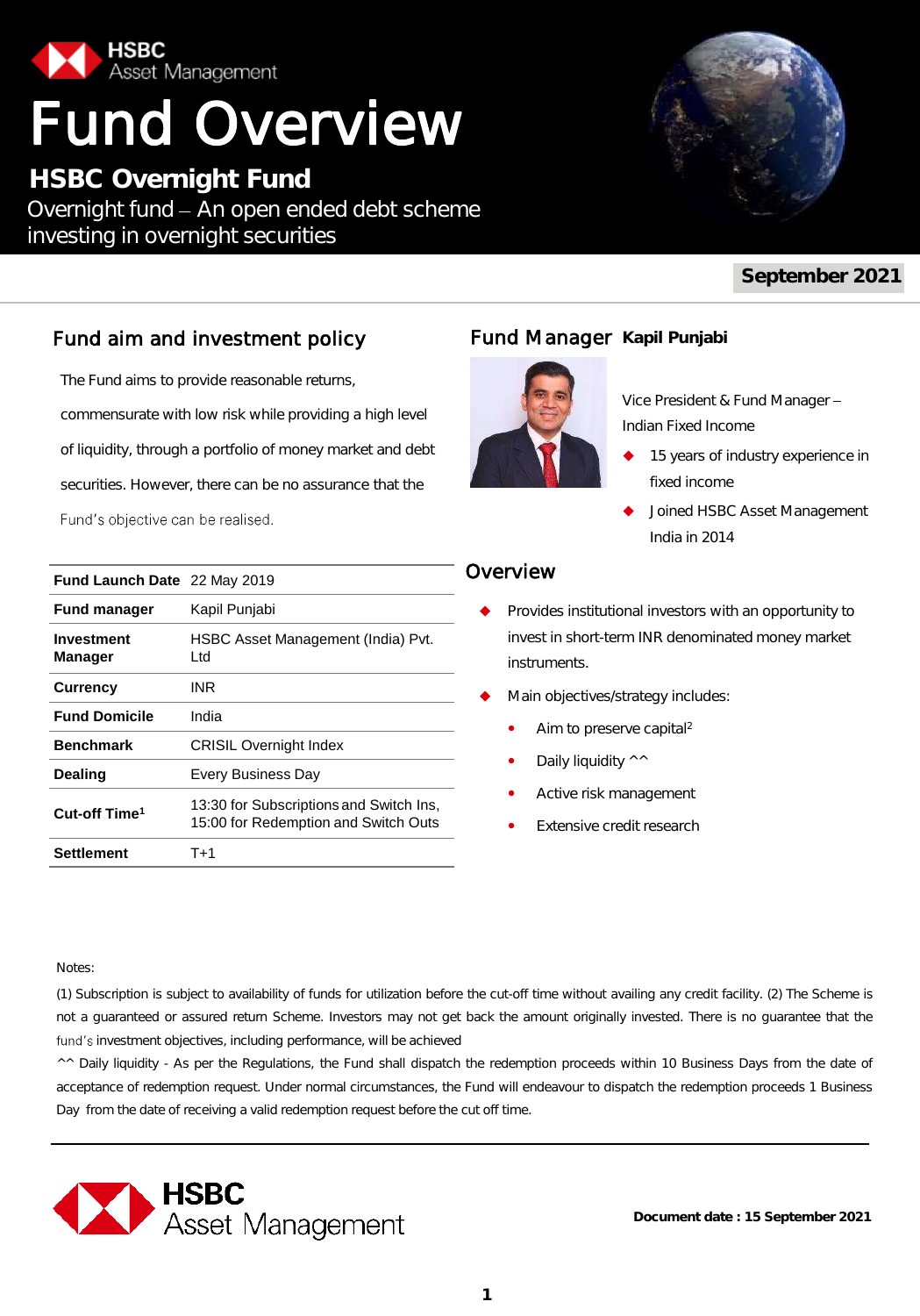## Portfolio characteristics

| Yield to Maturity <sup>1</sup> | 3.21%  |
|--------------------------------|--------|
| Current AUM (~INR m)           | 5039.1 |
| Current WAM <sup>2</sup>       | 1 day  |
| Maximum Maturity               | 1 day  |
| Maximum WAM <sup>3</sup>       | 1 day  |

## Fund Information

|                 | Features      |
|-----------------|---------------|
| Current NAV     | INR 1086.8623 |
| Settlement Date | $T + 1^4$     |

| Fund Name              | Total Expense Ratio (TER)<br>(as of 31 August 2021) | Minimum Application<br>Amount (Rs) | Minimum Redemption/<br>Switch Account (Rs) |
|------------------------|-----------------------------------------------------|------------------------------------|--------------------------------------------|
| HOF                    | $0.26\%$ <sup>3</sup>                               | 5.000                              | 1.000                                      |
| <b>HOF Direct Plan</b> | $0.11\%$ <sup>3</sup>                               | 5.000                              | 1.000                                      |

HSBC Mutual Fund/HSBC Asset Management (India) Private Limited would update the current expense ratios (TER) on its website at least three working days prior to the effective date of the change. Details of such changes can be referred on the following link under the Daily TER section:<https://www.assetmanagement.hsbc.co.in/en/mutual-funds>

Source: HSBC Asset Management, data as of 31 August 2021

Notes:

- 1. YTM Based on investment amount
- 2. The Weighted Average Maturity (WAM) of the fund
- 3. TER is annualized and Includes GST on Investment Management fees
- 4. As per the local regulations, the fund shall dispatch the redemption proceeds within 10 business days from the date of acceptance of redemption request. Under normal circumstances, the Fund will endeavour to dispatch the redemption proceeds within 1 business day from the date of receiving redemption request.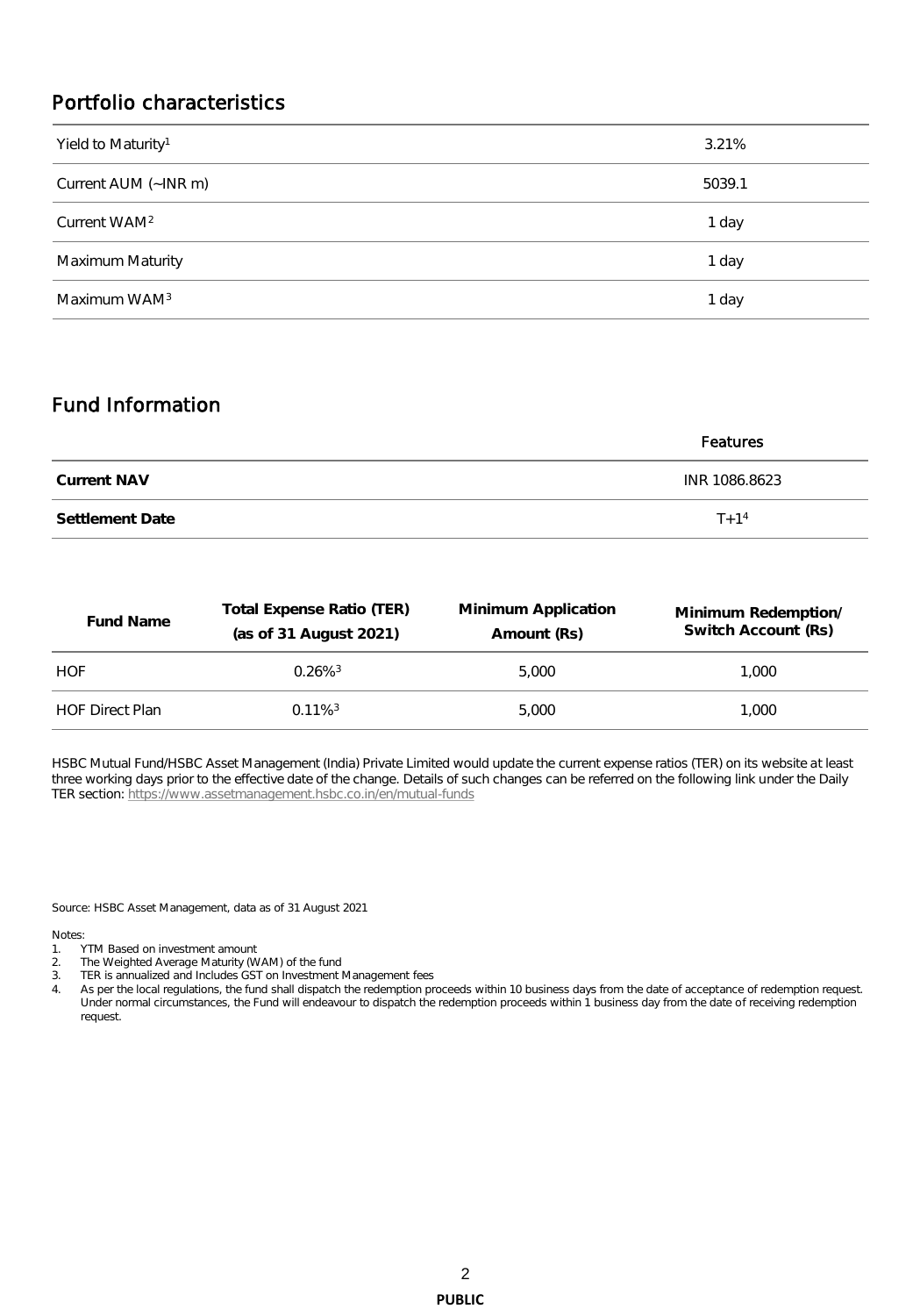## Portfolio Compositions<sup>1</sup>

Credit Quality Mix - local\* Instrument Mix **Alternative Controller Controller Controller Controller Controller Controller Controller Controller Controller Controller Controller Controller Controller Controller Controller Controller Controller Control** 



**Top 10 issuers/counterparties % NAV**

| . op . ou . oo . or . oo an or par oo |           |
|---------------------------------------|-----------|
| Cash Equivalent                       | 100.000%  |
| <b>TRFPS</b>                          | 7.187%    |
| Reverse Repos                         | 95.365%   |
| Net Current Assets:                   | $-2.552%$ |
| Total Net Assets as on 31-August-2021 | 100.000%  |

## Investment process and team

Our investment process is active, fundamental and value driven. It combines qualitative top-down analysis of macroeconomic and market dynamics, with structured bottom-up research into individual bond issuers and fixed income securities. While investment decisions are taken locally to ensure focus and accountability, our portfolio managers in India are able to access the expertise and experience of our investment professionals worldwide in order to gain a truly global perspective.

The Fund is managed in India by Kapil Punjabi, who has over 15 years of investment experience. The team in India benefits from the broader HSBC Asset Management Liquidity team which manages money market assets across multiple currencies globally.

Notes:

1. Subject to change without notice.

Source: HSBC Asset Management, All data as on 31 August 2021 except otherwise mentioned

The rating mentioned above refers to the local credit rating in India. The rating criteria and methodology used by Indian local rating agencies may be different from those adopted by most of the established international credit rating agencies. Therefore, the Indian local credit rating system may not provide an equivalent standard for comparison with securities rated by international credit rating agencies.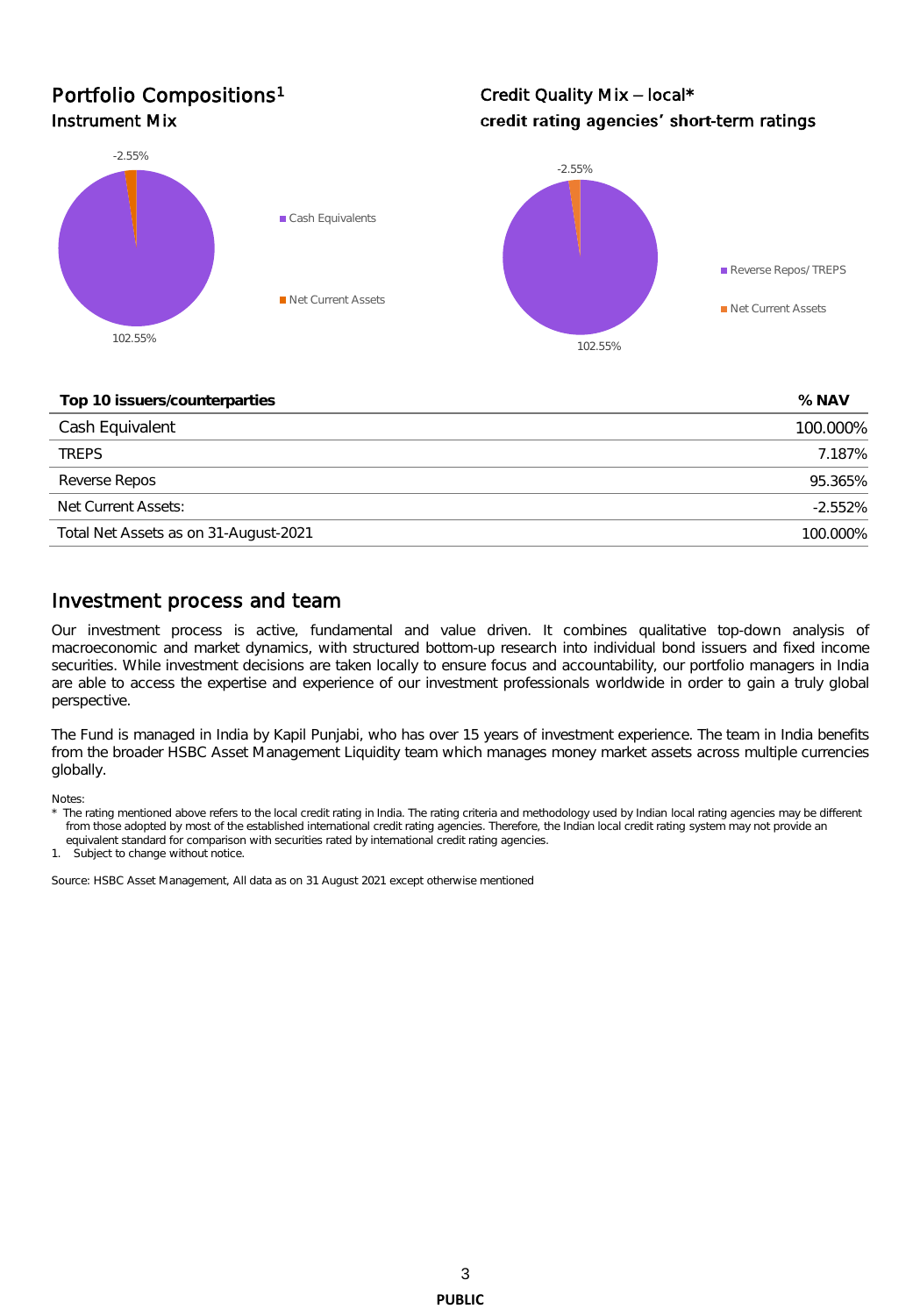| Lump sum investment performance                                    |              |           |               |           |              |           |                 |           |                             |  |  |
|--------------------------------------------------------------------|--------------|-----------|---------------|-----------|--------------|-----------|-----------------|-----------|-----------------------------|--|--|
| Fund / Benchmark<br>(Value of Rs 10,000 invested)                  | 1 Year       |           | 3 Years       |           | 5 Years      |           | Since Inception |           |                             |  |  |
|                                                                    | Amount in Rs | Returns % | Amount in Rs. | Returns % | Amount in Rs | Returns % | Amount in Rs    | Returns % |                             |  |  |
| <b>HSBC Overnight Fund</b>                                         | 10.301       | 3.01      | <b>NA</b>     | <b>NA</b> | <b>NA</b>    | <b>NA</b> | 10.867          | 3.71      |                             |  |  |
| Scheme Benchmark (CRISIL Overnight Index)                          | 10,319       | 3.19      | <b>NA</b>     | <b>NA</b> | <b>NA</b>    | <b>NA</b> | 10.906          | 3.88      | Incep<br>$\frac{22}{22}$    |  |  |
| Additional Benchmark (Nifty 1D Rate Index)*                        | 10.392       | 3.92      | <b>NA</b>     | <b>NA</b> | <b>NA</b>    | <b>NA</b> | 11.345          | 5.69      | ∮ ट्वें<br>$\approx$        |  |  |
| Additional Benchmark (CRISIL 1 Year T-Bill<br>$Index$ <sup>*</sup> | 10.319       | 3.19      | <b>NA</b>     | <b>NA</b> | <b>NA</b>    | <b>NA</b> | 10.906          | 3.88      | Dat<br>-79<br>$\mathcal{P}$ |  |  |

#### Performance of other funds managed by the Fund Manager

| Fund / Benchmark                                  |                 | 7 Days       | 15 Days         |              | 30 Days         |              | Year            |                 | 3 Years         |              | 5 Years         |                 | Since Inception |              |                  |
|---------------------------------------------------|-----------------|--------------|-----------------|--------------|-----------------|--------------|-----------------|-----------------|-----------------|--------------|-----------------|-----------------|-----------------|--------------|------------------|
| (Value of Rs 10,000 invested)                     | Amount<br>in Rs | Returns<br>% | Amount<br>In Rs | Returns<br>% | Amount<br>in Rs | Returns<br>% | Amount<br>in Rs | Returns<br>(% ) | Amount<br>in Rs | Returns<br>% | Amount<br>in Rs | Returns<br>$\%$ | Amount<br>in Rs | Returns<br>% |                  |
| HSBC Cash Fund <sup>1</sup>                       | 10.006          | 3.30         | 10.014          | 3.38         | 10.027          | 3.36         | 10.318          | 3.18            | 11.612          | 5.11         | 13.275          | 5.83            | 20.662          | 7.30         |                  |
| Scheme Benchmark (CRISIL<br>Liquid Fund Index)    | 10.007          | 3.54         | 10.015          | 3.64         | 10.029          | 3.60         | 10.364          | 3.64            | 11.736          | 5.48         | 13.423          | 6.06            | 20.741          | 7.34         | pe<br>94<br>fë g |
| Additional Benchmark<br>(CRISIL91DayT-BillIndex)* | 10.007          | 3.49         | 10.015          | 3.79         | 10.030          | 3.74         | 10.346          | 3.46            | 11.662          | 5.26         | 13.219          | 5.74            | 20.039          | 6.99         | Date<br>02       |
| Additional Benchmark<br>(CRISIL1YearT-BillIndex)* | 10.008          | 4.51         | 10.013          | 3.27         | 10.034          | 4.26         | 10.392          | 3.92            | 12.027          | 6.35         | 13.513          | 6.21            | 19.903          | 6.92         |                  |

### Performance of other funds managed by the Fund Manager

| <b>HSBC Ultra Short Duration Fund</b>                                                                        | 10.367 | 3.67  | <b>NA</b> | <b>NA</b> | <b>NA</b> | <b>NA</b> | 10.742 | 4.61  |                         |
|--------------------------------------------------------------------------------------------------------------|--------|-------|-----------|-----------|-----------|-----------|--------|-------|-------------------------|
| Scheme Benchmark (CRISIL Ultra Short Term Debt<br>Index)                                                     | 10.445 | 4.45  | <b>NA</b> | <b>NA</b> | <b>NA</b> | <b>NA</b> | 10.861 | 5.34  | Inception<br>29-Jan-    |
| Additional Benchmark (NIFTY Ultra Short Duration<br>Debt Index)*                                             | 10.403 | 4.03  | <b>NA</b> | <b>NA</b> | <b>NA</b> | <b>NA</b> | 10.785 | 4.87  | lah-                    |
| Additional Benchmark (CRISIL 1 Year T-Bill Index)*                                                           | 10.392 | 3.92  | <b>NA</b> | <b>NA</b> | <b>NA</b> | <b>NA</b> | 10.816 | 5.06  | Date:                   |
| <b>HSBC Debt Fund</b>                                                                                        | 10.461 | 4.61  | 12,722    | 8.35      | 13,296    | 5.86      | 35,156 | 6.94  |                         |
| Scheme Benchmark (CRISIL Composite Bond Fund<br>Index)                                                       | 10,555 | 5.55  | 13,260    | 9.85      | 14.626    | 7.90      | 36.114 | 7.09  | Inception<br>Date:<br>Ġ |
| Additional Benchmark (CRISIL 10 year Gilt Index) *                                                           | 10.468 | 4.68  | 12.987    | 9.10      | 13.652    | 6.42      | 31.046 | 6.23  | Ċ.                      |
| HSBC Low Duration Fund <sup>2</sup>                                                                          | 10.383 | 3.83  | 10,526    | 1.72      | 11,922    | 3.58      | 16,461 | 5.75  |                         |
| Scheme Benchmark (CRISIL Low Duration Debt Index)                                                            | 10.492 | 4.92  | 12,351    | 7.29      | 14.204    | 7.27      | 20.099 | 8.14  | Inception<br>Date:      |
| Additional Benchmark (CRISIL 1 Year T-Bill Index) *                                                          | 10.392 | 3.92  | 12,027    | 6.35      | 13,513    | 6.21      | 17.961 | 6.79  | ခြ                      |
| <b>HSBC Regular Savings Fund</b>                                                                             | 11.469 | 14.69 | 12,873    | 8.77      | 14,151    | 7.19      | 45,507 | 9.03  |                         |
| Scheme Benchmark (CRISIL Hybrid 85+15 -<br>Conservative Index)                                               | 11.210 | 12.10 | 13.698    | 11.05     | 15.642    | 9.36      | 42.646 | 8.63  | Inception<br>Date:      |
| Additional Benchmark (CRISIL 10 Year Gilt Index) *                                                           | 10.468 | 4.68  | 12.987    | 9.10      | 13,652    | 6.42      | 27,020 | 5.83  | PS.                     |
| HSBC Equity Hybrid Fund                                                                                      | 13,785 | 37.85 | <b>NA</b> | <b>NA</b> | <b>NA</b> | <b>NA</b> | 15,585 | 16.78 |                         |
| Scheme Benchmark (Composite index of CRISIL<br>Composite Bond Fund Index (30%) and S&P BSE 200<br>TRI (70%)) | 14.468 | 44.68 | <b>NA</b> | <b>NA</b> | <b>NA</b> | <b>NA</b> | 16,707 | 19.65 | Inception<br>Date:      |
| Additional Benchmark (Nifty 50 TRI) *                                                                        | 15.224 | 52.24 | <b>NA</b> | <b>NA</b> | <b>NA</b> | <b>NA</b> | 17.312 | 21.15 | $\infty$                |

Past performance may or may not be sustained in the future. Refer note below**. HSBC Overnight Fund** - Fund Manager - Funds Managed by Kapil Punjabi (Total Schemes Managed 8) - Effective (22 May 2019), **HSBC Cash Fund -** Fund Manager - Funds Managed by Kapil Punjabi (Total Schemes Managed 8) - Effective (14 March 2014), **HSBC Ultra Short Duration Fund -** Fund Manager - Funds Managed by Kapil Punjabi (Total Schemes Managed 8) - Effective (29 January 2020), **HSBC Debt Fund -** Fund Manager - Funds Managed by Kapil Punjabi (Total Schemes Managed 8) - Effective (18 February 2019), **HSBC Low Duration Fund -** Fund Manager - Funds Managed by Kapil Punjabi (Total Schemes Managed 8) - Effective (18 October 2014), **HSBC Regular Savings Fund -** Fund Manager - Funds Managed by Kapil Punjabi (For Debt Portion) (Total Schemes Managed 8) - Effective (18 February 2019), Fund Manager - Funds Managed by Gautam Bhupal (For Equity portion) (Total Schemes Managed 7) - Effective (23 July 2019), **HSBC Equity Hybrid Fund -** Fund Manager - Funds Managed by Neelotpal Sahai (For Equity) Total Schemes Managed 5 - Effective (22 October 2018), Fund Manager - Funds Managed by Ranjithgopal K A (For Equity) Total Schemes Managed 1 - Effective (23 July 2019), Fund Manager - Funds Managed by Kapil Punjabi (For Debt) Total Schemes Managed - 8 - Effective (18 February 2019)

Past performance may or may not be sustained in the future. Refer note below.

Pursuant to the circular issued by SEBI on 'Categorization and Rationalization of the Schemes, there has been change in the fundamental attribute(s) of the aforesaid scheme(s) effective Mar 14, 2018.

\*Additional benchmark as per SEBI circular no. SEBI/HO/IMD/DF2/CIR/P/2021/024 dated March 04, 2021

<sup>1</sup> Pursuant to SEBI circular dated Sept 13, 2012, certain Plans / Options within the schemes have been discontinued to comply with a single plan structure. Since there was no continuous NAV history available for the surviving Plan prior to 19 May 2011, returns since the said date have been considered for calculating performance. The inception date of HSBC Cash Fund however is 4 December 2002.

<sup>2</sup> Pursuant to SEBI circular dated Sept 13, 2012, certain Plans / Options within the schemes have been discontinued to comply with a single plan structure. Since there was no continuous NAV history available for the surviving Plan prior to 1 October 2012, returns since the said date have been considered for calculating performance. The inception date of HSBC Low Duration Fund however is 17 October 2006.

The performance details provided herein are of other than Direct Plan - Growth Option. Returns on Rs 10,000 are point-to-point returns for the specific time period, invested at the start of the period. Returns for less than 1 year is Simple Annualised. The returns for the respective periods are provided as on last available NAV of August 2021 for the respective Schemes. Returns 1 year and Above are Compounded Annualised. Load is not taken into consideration for computation of performance. Different plans shall have a different expense structure. The expenses of the Direct Plan under the Scheme will be lower to the extent of the distribution expenses / commission charged to the Other than Direct Plan. The performance data of the scheme(s) managed by the respective Fund Manager which has/have not completed 6 month is not provided. The varying maturities of the close ended schemes, the performance of close-ended schemes is not provided as it is strictly not comparable with that of open ended schemes.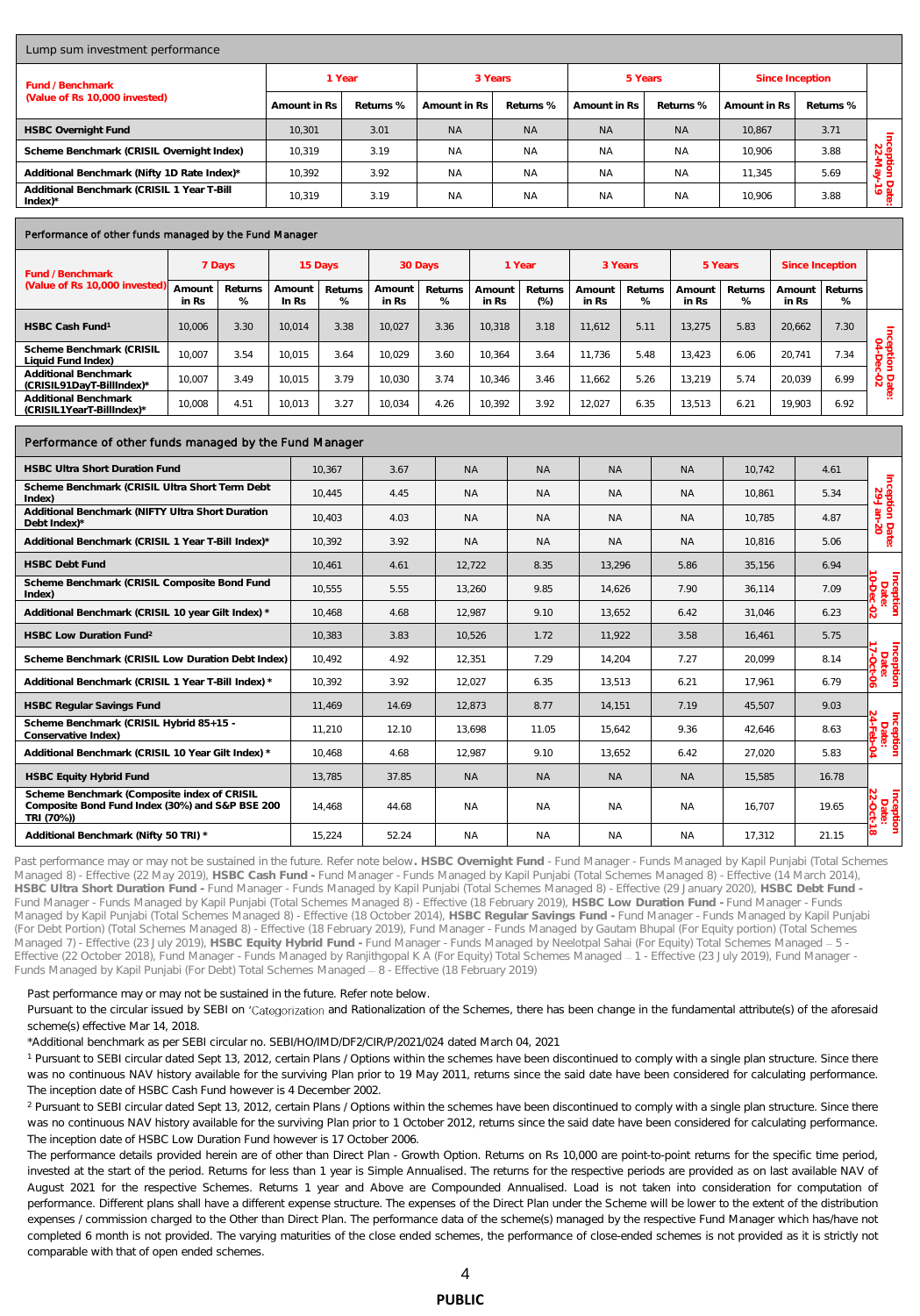## Key risks

**The value of investments and any income from them can go down as well as up and investors may not get back the amount originally invested.** 

- **Credit Risk**: Credit risk or default risk refers to the risk that an issuer of a fixed income security may default (i.e. will be unable to make timely principal and interest payments on the security).
- **Price-Risk or Interest Rate Risk**: As with all debt securities, changes in interest rates may affect the NAV of the Scheme(s) as the prices of securities increase as interest rates decline and decrease as interest rates rise.
- **Liquidity or Marketability Risk**: This refers to the ease with which a security can be sold at or near to its valuation yieldto-maturity (YTM). The primary measure of liquidity risk is the spread between the bid price and the offer price quoted by a dealer.
- **Reinvestment Risk**: This risk refers to the interest rate levels at which cash flows received from the securities in the Scheme(s) are reinvested. The additional income from reinvestment is the "interest on interest" component

For more risk factors check the KIM or visit [https://www.assetmanagement.hsbc.co.in/en/mutual-funds/investor-resources#](https://www.assetmanagement.hsbc.co.in/en/mutual-funds/investor-resources)



**PUBLIC**